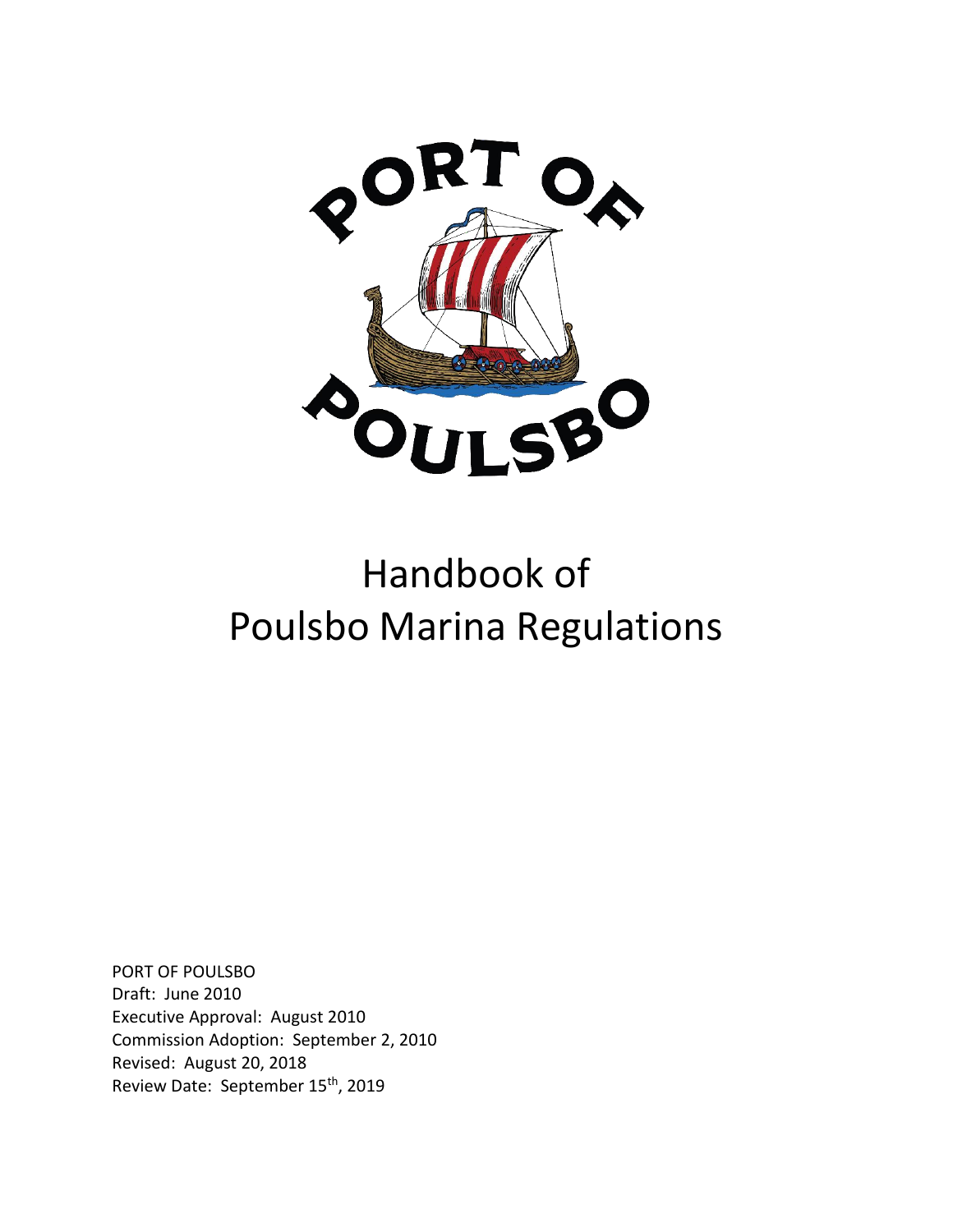*Welcome to the Poulsbo Marina. We're happy to have you join us!*

*You'll find the staff eager to serve you. Should you need anything, please feel free to ask any of our staff members. If you don't find a staff member readily available, please give us a call at (360)779-9905. We will respond just as quickly as possible.*

*Please carefully read the following regulations for the Poulsbo Marina. These have been designed to help create a courteous, respectful, and safe marina that will allow all of our Licensees to enjoy their boating and moorage time with us.*

*Thank You, The Crew of the Poulsbo Marina*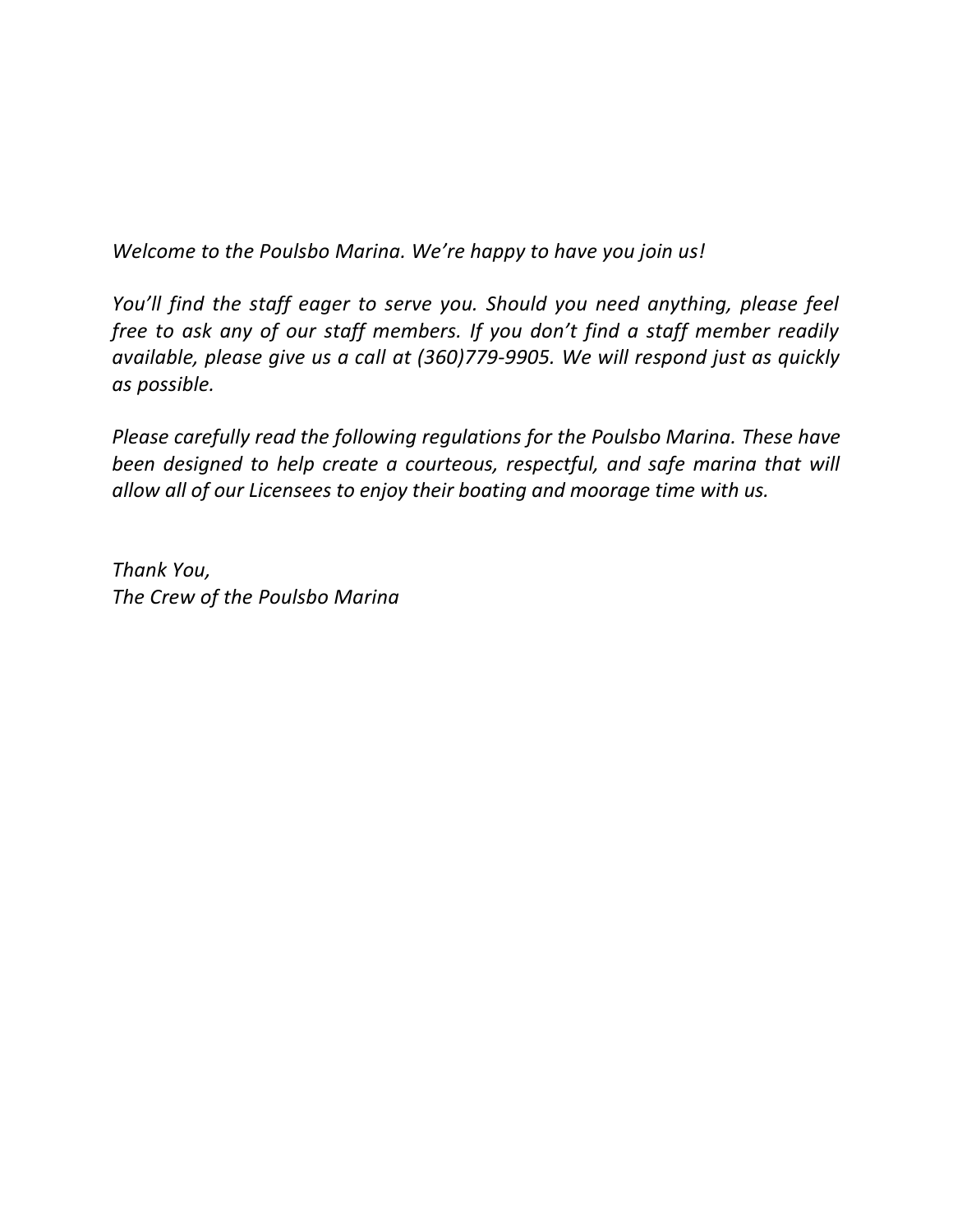## **POULSBO MARINA REGULATIONS GUEST MOORAGE ADDENDUM**

- 1. All boat owners and operators entering the Poulsbo Marina shall promptly comply with all direction and instructions issued or given by Port Management with respect to the movement of their boats, or otherwise. Non-compliance with such directions or instructions may require immediate removal of the boat from the Poulsbo Marina.
- 2. The boat owner or operator will exercise care in the occupation of the marina slip, and will vacate the same in good condition. Wear and tear occasioned by normal use is expected.
- 3. The Port of Poulsbo shall not be liable to the boat owner and operator, who hereby waive all claims and recourse against the Port of Poulsbo, including the right to compensation for any loss, injury, or damage, to any person or property on or about the boat owner or operators guest marina slip or from any cause whatsoever, including any latent defects existing on or about the guest marina slip or any part thereof. The operator will be considered the agent of the owner.
- 4. The boat owner and/or operator shall indemnify, hold harmless, and defend the Port of Poulsbo, its officers, agents, and employees against any and all claims for damages, costs, expenses, or liability arising out of, either in whole or in part, whether directly or indirectly, boat owners and/or operators use, operation or maintenance of the guest marina slip.
- 5. The Port of Poulsbo will not be responsible for any loss or damage to any boat, its tackle, gear, equipment, or any other property at the Poulsbo Marina.
- 6. Any boat moored at the Poulsbo Marina guest moorage facility may be moved by, and at the discretion of, Port Management for the protection of life or property or the utilization of the facility. Towing fees may apply.
- 7. The boat owner and/or operator must register at the guest moorage office within 30 minutes upon arrival. **Moorage payment is due upon check-in and in the morning by 9:00 am for each additional day, or in advance. Violators of this regulation will be subject to impoundment and sale of vessel under RCW 53.08.320. Extensions must be approved by the Port Management.**
- 8. **There is a limit of 14-days stay in a 3-month period at the Poulsbo Marina guest moorage facility**. The guest docks are intended as an area of moorage to be used while visiting. Visiting boats using guest docks for more than the 14-day limit will be in violation of these regulations and will no longer